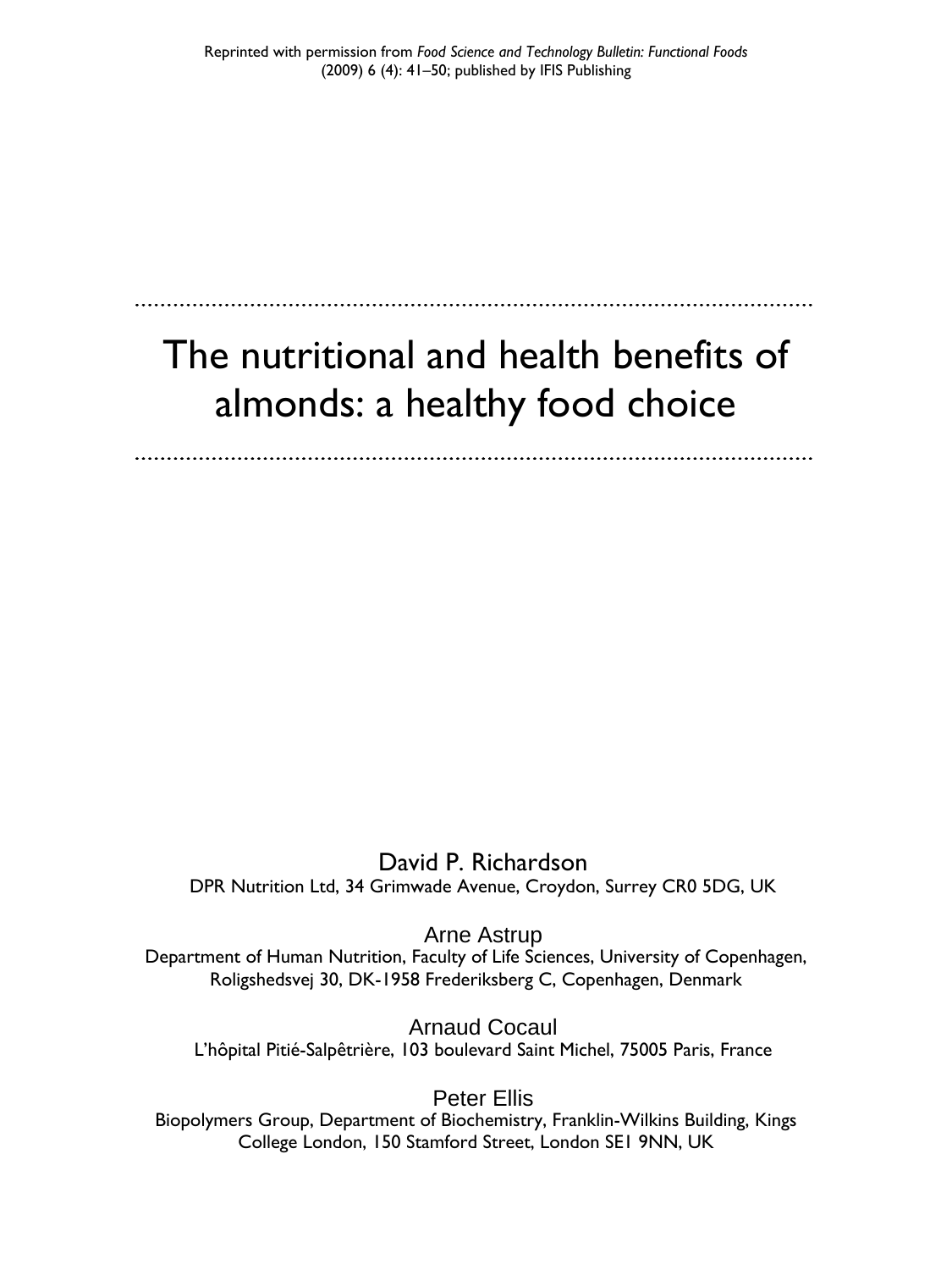This minireview was originally published as part of the online journal *Food Science and Technology Bulletin: Functional Foods*. The Bulletin is designed to meet the currentawareness needs of food professionals and academics working in the area of functional foods. Newly published reviews are hosted on www.foodsciencecentral.com, a major information portal for the food sciences.

For the full list of published minireviews and to download a FREE sample, visit the journal homepage at www.foodsciencecentral.com/home/bulletin-ff.

# **How can I access the Bulletin?**

# (a) ANNUAL SUBSCRIPTION

A subscription provides unlimited access to the complete journal archive, plus a minimum of 8 new minireviews published during the subscription period. Personal and organisation subscription rates are offered.

# (b) INDIVIDUAL MINIREVIEWS

Minireviews can be purchased and accessed individually.

# **PRICES**

|                                      | US\$ | <b>GBP£</b> | €Euro |  |
|--------------------------------------|------|-------------|-------|--|
| Individual minireviews               | 40   | つろ          | 31.50 |  |
| Annual subscription (organisational) | 329  | 192         | 280   |  |
| Annual subscription (personal)       |      |             | ຊາ    |  |
| (Dricos valid unit 21/12/2009)       |      |             |       |  |

(Prices valid until 31/12/2009)

Visit www.foodsciencecentral.com/home/bulletin-ff to purchase online or contact us as below.

The Bulletin is also available via Atypon Link at www.atypon-link.com, with the option of IP linked access. The Atypon Link platform offers hypertext links to cited references where available.

For more information please contact:

Joanne Cooper Marketing Manager IFIS Publishing Email: J.Cooper@ifis.org Tel. +44 (0) 118 988 3895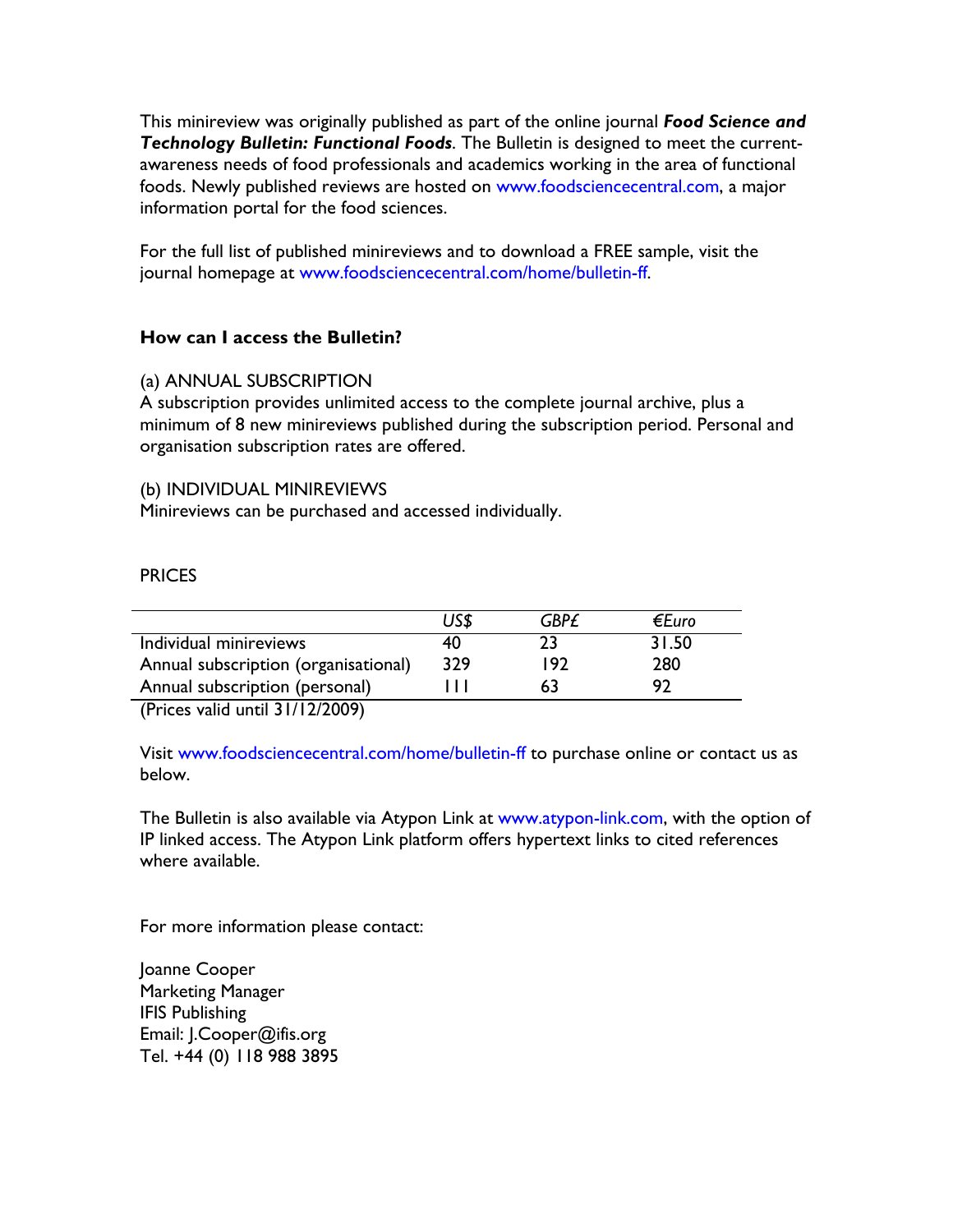

#### ......................................................................................................................................................................

# The nutritional and health benefits of almonds: a healthy food choice

David P. Richardson<sup>1</sup>, Arne Astrup<sup>2</sup>, Arnaud Cocaul<sup>3</sup> and Peter Ellis<sup>4</sup>

<sup>1</sup>DPR Nutrition Limited, 34 Grimwade Avenue, Croydon, Surrey CR0 5DG, UK

 $^{2}$ Department of Human Nutrition, Faculty of Life Sciences, University of Copenhagen, Roligshedsvej 30, DK-1958 Frederiksberg C, Copenhagen, Denmark

 ${}^{3}L$ 'hôpital Pitié-Salpêtrière, 103 boulevard Saint Michel, 75005 Paris, France

<sup>4</sup>Biopolymers Group, Department of Biochemistry, Franklin-Wilkins Building, Kings College London, 150 Stamford Street, London SE1 9NN, UK

#### Abstract

Over the last decade, the research on the effects of almonds on reducing blood cholesterol levels and reduction of risk of heart disease has grown significantly. Emerging research on almonds also shows promising health benefits linked to body weight control and diabetes. Almonds naturally contain high levels of monounsaturated and polyunsaturated fatty acids, protein and dietary fibre, as well as a variety of essential nutrients including vitamin E and several trace elements. Almonds are very low in sodium and high in potassium, and they contain a range of phytoprotective constituents. The available evidence also indicates that weight gain may not be a concern when nuts are consumed in moderation, and that regular consumption of nuts can be recommended in the context of a healthy balanced diet.

Keywords: almonds, nutrient density, heart health, weight control

#### 1. Introduction

Almonds (Prunus dulcis; Gradziel 2009) are a nutrientdense food, and extensive research during the last decade on the potential health benefits of almonds has linked consumption patterns to reduced risk of chronic diseases such as coronary heart disease (CHD) and type 2 diabetes, as well as to weight maintenance and weight control. Tree nuts such as almonds have been part of mankind's diet since pre-agricultural times and their popularity has continued to grow in modern times, either as snacks or as part of a meal. Almonds can be eaten whole (fresh or roasted) and in spreads like almond butter or they can be used in a wide range of food products and recipes.

Almonds have complex food matrices containing diverse nutrients and other phytoprotective substances that favourably influence human physiology. All nuts are energy dense and contain high levels of fat, but much of this is unsaturated. However, there is still caution about overt recommendations for nut consumption and a lack of understanding and awareness of how nuts can fit into a balanced diet.

The present article highlights that almonds are a rich source of many essential nutrients including vitamin E and several trace elements, that there is compelling evidence that almonds have beneficial effects on the reduction of plasma cholesterol levels and other heart disease risk factors, and that evidence is emerging which suggests that almonds may have a positive role in healthy weight maintenance and weight loss.

## 2. The nutritional attributes of almonds

### 2.1 Almonds as a source of energy and macronutrients

Almonds typically contain around 575 kcal per 100 g and about 50% fat. However, the fatty acid composition of almonds is beneficial because monounsaturated fatty acids (MUFA) predominate and the saturated fat content (3.7 g per 100 g almonds) is the lowest of all nuts. Table 1 shows the nutrient composition of almonds. The total fat content is made up of 62% MUFA and 24% of polyunsaturated fatty acids (PUFA; Ros and Mataix 2006; Chen et al. 2006;

Food Science and Technology Bulletin: Functional Foods 6 (4) 41–50 DOI: 10.1616/1476-2137.15765. Accepted 23 July 2009 ISSN 1476-2137 © IFIS Publishing 2009. All Rights Reserved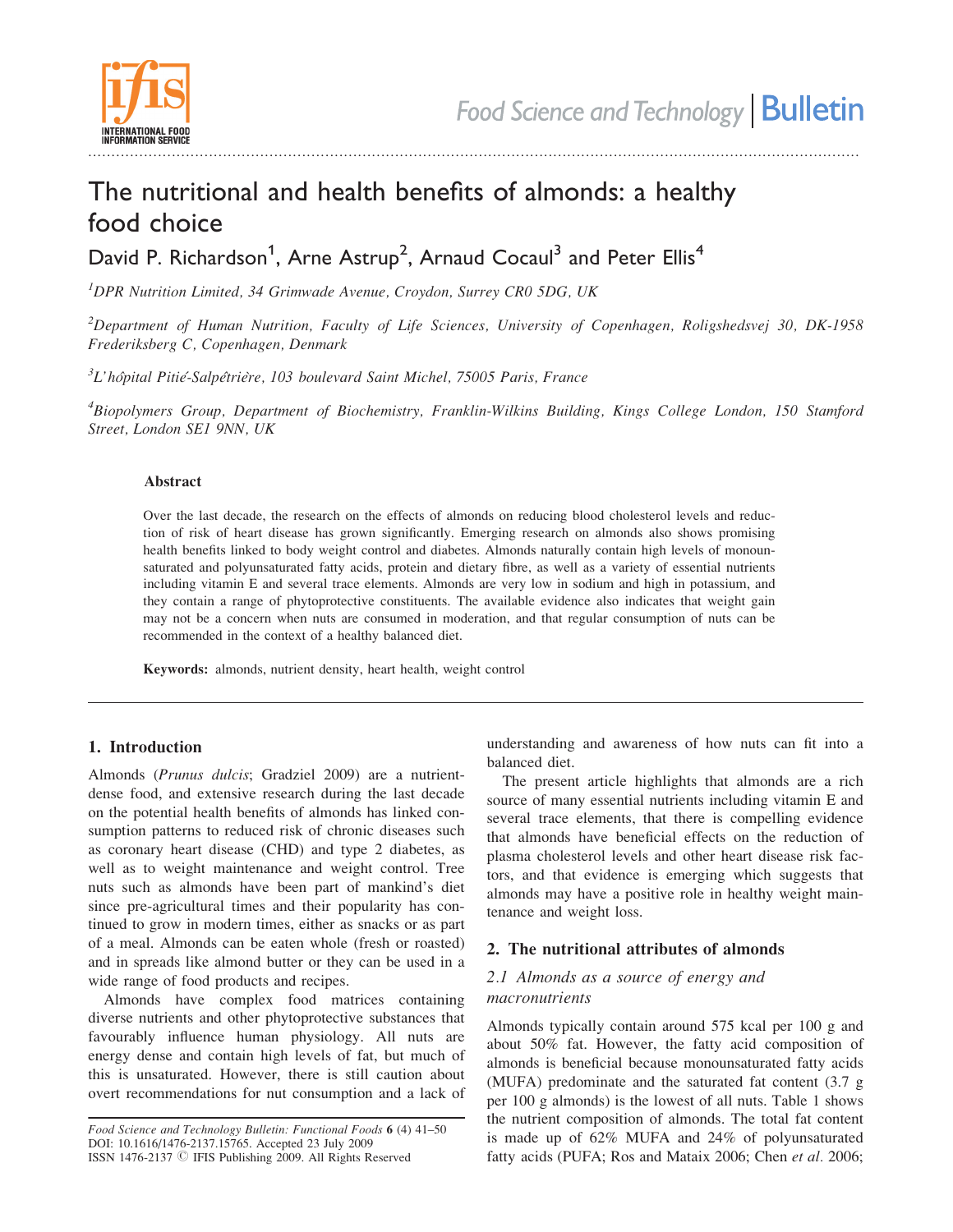|                                    | Unit               | Per $100 g$      | Per $30 g$<br>serving | RDA for<br>labelling <sup>c</sup> | Amounts to meet criteria for<br>nutrient content claims in EU <sup>b</sup> |                                     |                                                   |
|------------------------------------|--------------------|------------------|-----------------------|-----------------------------------|----------------------------------------------------------------------------|-------------------------------------|---------------------------------------------------|
| Nutrient                           |                    |                  |                       |                                   | 'Source'<br>(15% RDA<br>per 100 g)                                         | 'High'<br>$(30\%$ RDA<br>per 100 g) | Nutrition<br>claim<br>in $\mathrm{EU}^\mathrm{b}$ |
| Macronutrients                     |                    |                  |                       |                                   |                                                                            |                                     |                                                   |
| Water                              | g                  | 4.70             | 1.41                  |                                   |                                                                            |                                     |                                                   |
| Energy                             | kcal               | 575              | 172                   |                                   |                                                                            |                                     |                                                   |
| Protein                            | g                  | 21.22            | 6.37                  |                                   |                                                                            |                                     | See footnote d                                    |
| Total fat                          | g                  | 49.42            | 14.83                 |                                   |                                                                            |                                     |                                                   |
| Total sugars                       | g                  | 3.89             | 1.17                  |                                   |                                                                            |                                     | See footnote e                                    |
| Dietary fibre                      | g                  | 12.20            | 3.66                  |                                   |                                                                            |                                     | See footnote f                                    |
| Minerals                           |                    |                  |                       |                                   |                                                                            |                                     |                                                   |
| Calcium                            | mg                 | 264              | 79                    | 800                               | 120.00                                                                     | 240.00                              | HIGH                                              |
| Iron                               | mg                 | 3.72             | 1.12                  | 14                                | 2.10                                                                       | 4.20                                | <b>SOURCE</b>                                     |
| Magnesium                          | mg                 | 268              | 80                    | 375                               | 56.25                                                                      | 112.50                              | <b>HIGH</b>                                       |
| Phosphorus                         | mg                 | 484              | 145                   | 700                               | 105.00                                                                     | 210.00                              | <b>HIGH</b>                                       |
| Potassium                          | mg                 | 705              | 211                   | 2000                              | 300.00                                                                     | 600.00                              | <b>HIGH</b>                                       |
| Sodium                             | mg                 | 1                | $\boldsymbol{0}$      |                                   |                                                                            |                                     | See footnote g                                    |
| Zinc                               | mg                 | 3.08             | 0.92                  | 10                                | 1.50                                                                       | 3.00                                | <b>HIGH</b>                                       |
| Copper                             | mg                 | 1.00             | 0.30                  | 1                                 | 0.15                                                                       | 0.30                                | <b>HIGH</b>                                       |
| Manganese                          | mg                 | 2.28             | 0.68                  | $\mathfrak{2}$                    | 0.30                                                                       | 0.60                                | <b>HIGH</b>                                       |
| Selenium                           | $\mu$ g            | 2.50             | 0.75                  | 55                                | 8.25                                                                       | 16.5                                |                                                   |
| Vitamins                           |                    |                  |                       |                                   |                                                                            |                                     |                                                   |
| Thiamin                            | mg                 | 0.21             | 0.06                  | 1.1                               | 0.17                                                                       | 0.33                                | <b>SOURCE</b>                                     |
| Riboflavin                         | mg                 | 1.01             | 0.30                  | 1.4                               | 0.21                                                                       | 0.42                                | <b>HIGH</b>                                       |
| Niacin                             | mg                 | 3.38             | 1.01                  | 16                                | 2.40                                                                       | 4.80                                | <b>SOURCE</b>                                     |
| Pantothenic acid                   | mg                 | 0.47             | 0.14                  | 6                                 | 0.90                                                                       | 1.80                                |                                                   |
| Vitamin $B_6$                      | mg                 | 0.14             | 0.04                  | 1.4                               | 0.21                                                                       | 0.42                                |                                                   |
| Folate                             |                    | 50               | 15                    | 200                               | 30.00                                                                      | 60.00                               | <b>SOURCE</b>                                     |
| Vitamin A (retinol equivalent)     | $\mu g$<br>$\mu$ g | $\boldsymbol{0}$ | $\boldsymbol{0}$      | 800                               | 120                                                                        | 240                                 |                                                   |
| Vitamin E                          |                    |                  |                       |                                   |                                                                            |                                     |                                                   |
| α-Tocopherol                       | mg                 | 26.22            | 7.87                  | 12.00                             | 1.80                                                                       | 3.60                                | <b>HIGH</b>                                       |
| $\beta$ -Tocopherol                |                    | 0.29             | 0.09                  |                                   |                                                                            |                                     |                                                   |
| $\gamma$ -Tocopherol               | mg<br>mg           | 0.65             | 0.19                  |                                   |                                                                            |                                     |                                                   |
| δ-Tocopherol                       |                    | 0.05             | 0.01                  |                                   |                                                                            |                                     |                                                   |
| Lipids                             | mg                 |                  |                       |                                   |                                                                            |                                     |                                                   |
| Saturated fats                     |                    | 3.73             | 1.12                  |                                   |                                                                            |                                     |                                                   |
| Monounsaturated fats               | g                  | 30.89            | 9.27                  |                                   |                                                                            |                                     |                                                   |
| 18:1                               | g                  | 30.61            | 9.18                  |                                   |                                                                            |                                     |                                                   |
| Polyunsaturated fats               | g                  | 12.07            | 3.62                  |                                   |                                                                            |                                     |                                                   |
| 18:2                               | g                  | 12.06            | 3.62                  |                                   |                                                                            |                                     |                                                   |
| Phytosterols                       | g                  | 172              | 52                    |                                   |                                                                            |                                     |                                                   |
| Stigmasterol                       | mg                 |                  | 1                     |                                   |                                                                            |                                     |                                                   |
|                                    | mg                 | 4<br>5           | $\mathbf{1}$          |                                   |                                                                            |                                     |                                                   |
| Campesterol<br>$\beta$ -Sitosterol | mg                 | 132              | 40                    |                                   |                                                                            |                                     |                                                   |
| Other phytosterolsh                | mg                 | 31               | 10                    |                                   |                                                                            |                                     |                                                   |
|                                    | mg                 |                  |                       |                                   |                                                                            |                                     |                                                   |
| Amino acids                        |                    |                  |                       |                                   |                                                                            |                                     |                                                   |
| Lysine                             | g                  | 0.58             | 0.17                  |                                   |                                                                            |                                     |                                                   |
| Arginine                           | g                  | 2.47             | 0.70                  |                                   |                                                                            |                                     |                                                   |
| Other                              |                    |                  |                       |                                   |                                                                            |                                     |                                                   |
| $\beta$ -Carotene                  | $\mu\mathrm{g}$    | 1                | $\boldsymbol{0}$      |                                   |                                                                            |                                     |                                                   |
| Total phenolics                    | mg <sup>i</sup>    | 418              | 125                   |                                   |                                                                            |                                     |                                                   |
| Total flavonoids <sup>j</sup>      | mg <sup>1</sup>    | 23.89            | 7.17                  |                                   |                                                                            |                                     |                                                   |

<sup>a</sup>Nutrient data obtained from the USDA National Nutrient Database for Standard Reference, Release 21 (2008)

<sup>b</sup>Regulation (EC) No. 2006 of the European Parliament/2006 of the European Parliament and of the Council of 20th December 2006 on nutrition and health claims made on foods. Official Journal of the European Union 18.1.2007, L 12/3

Commission of the European Communities. 2008/100/EC. Commission Directive amending Council Directive 90/496/EC on nutrition labelling for foodstuffs as regards recommended daily allowances, energy conversion factors and definitions. Official Journal of the European Union L285/9. 29.10.2008

hOther phytosterols include  $\delta$  5-avenasterol, sitostanol, campestanol, and other minor phytosterols include  $\delta$  5-avenasterol, sitostanol, campestanol, and other minor phytosterols

Whole natural almonds contain 21.22 g protein per 100 g. On an energy basis,  $21.22 \times 4$  kcal = 84.88 kcal protein calories are provided by 100 g almonds containing 575 kcal. Hence, 14.7% of the energy is derived from protein. Almonds can claim 'natural source of protein' under the new European legislation, which requires at least 12% of the energy value of a food to be provided by protein

e Whole natural almonds contain 3.89 g total sugars per 100 g. Almonds can claim 'naturally low in sugars' because they contain no more than 5 g sugars per 100 g <sup>f</sup>Whole natural almonds contain 12.20 g dietary fibre per 100 g, sufficient to claim 'naturally high in fibre' under the new European regulation, which requires at least 6 g fibre per 100 g

 $g_{\text{whole}}$  atural, unsalted almonds contain 1 mg sodium per 100 g, which is within the claim criteria for sodium free or salt free, namely that the food should contain no more than 0.005 g sodium, or the equivalent value for salt, per 100 g

Expressed as gallic acid equivalents (Wu et al. 2004)

<sup>)&</sup>lt;br>Determined from Butte, Carmel, Fritz, Nonpareil, Mission, Monterey, Padre and Price varieties and adjusted for their market contribution.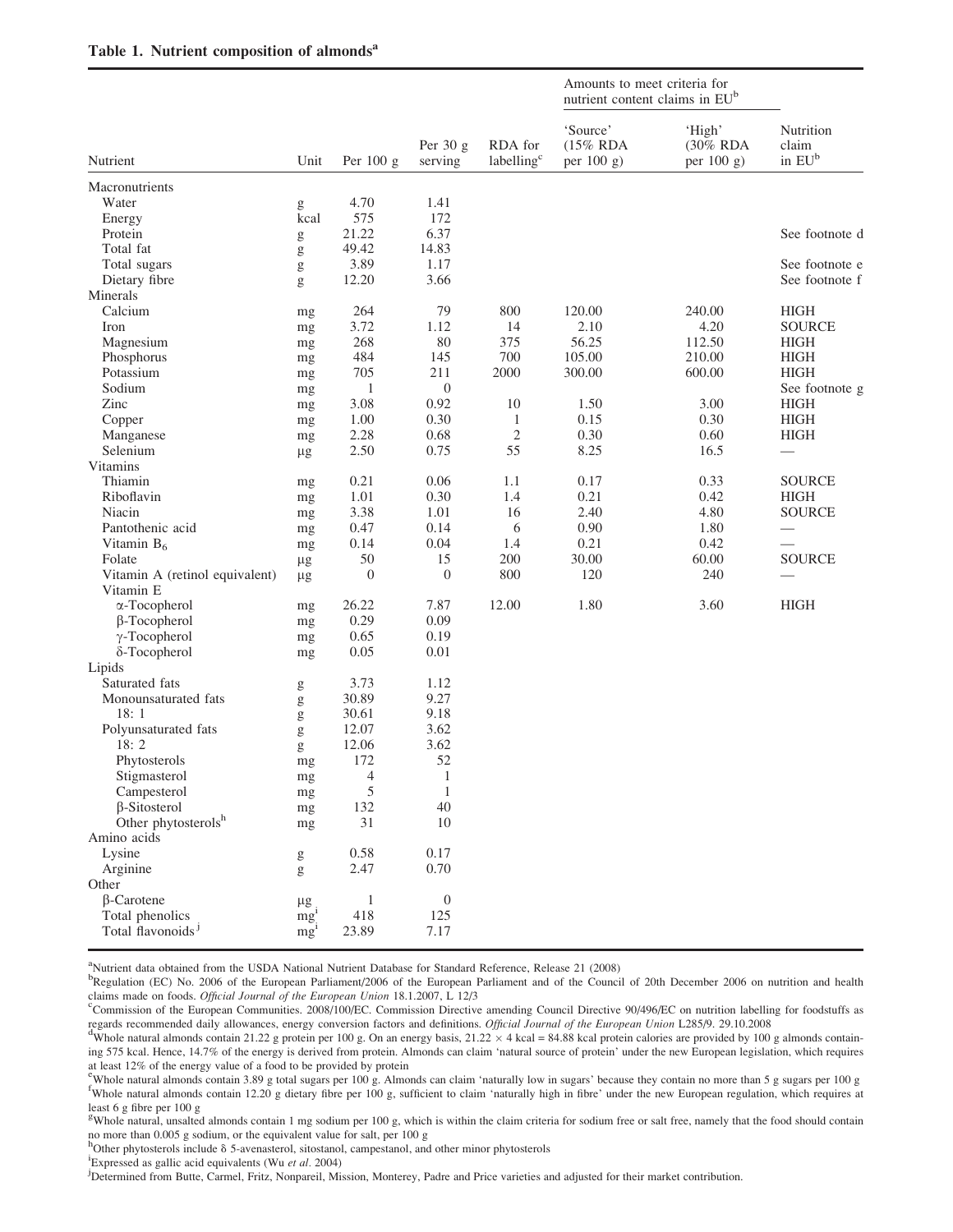| <b>Almonds</b>       | β-Sitosterol     |           | Campesterol |                | Stigmasterol |                | 5-Avenasterol     | Total<br>phytosterols |     |
|----------------------|------------------|-----------|-------------|----------------|--------------|----------------|-------------------|-----------------------|-----|
|                      | 132 <sup>a</sup> | $143^{b}$ | $5^{\rm a}$ | 5 <sup>b</sup> | $4^{\rm a}$  | 5 <sup>b</sup> | 20 <sup>b</sup>   | 120                   | 199 |
| Brazil nuts          | nd               | 66        | nd          |                | nd           | h              | 14                | nd                    | 95  |
| Cashews              | nd               | 113       | nd          |                | nd           |                | 14                | 158                   | 150 |
| Hazelnuts            | 89               | 102       | 6           |                |              | ◠              | $\mathbf{\Omega}$ | 96                    | 121 |
| Macadamia nuts       | 108              | 144       | 8           | 10             | $\Omega$     | nd             | 13                | 116                   | 187 |
| Peanuts, dry roasted | nd               | 77        | nd          | 13             | nd           | 12             | 18                | nd                    | 137 |
| Pecans               | 89               | 117       | 5           | 6              | 3            | 3              | 15                | 102                   | 157 |
| Pine nuts            | nd               | 132       | nd          | 20             | nd           |                | 40                | 141                   | 236 |
| Pistachios           | 198              | 210       | 10          | 10             |              | ◠              | 26                | 214                   | 279 |
| Walnuts              | 64               | 89        | ⇁           | 5              |              | nd             |                   | 72                    | 113 |

Table 2. Phytosterol content of nuts in mg/100 g edible portion\*

\*Sources: adapted from Segura et al. (2006)

nd, not determined

<sup>a</sup>US Department of Agriculture National Nutrient Database for Standard Reference, Release 21

 $<sup>b</sup>$ Phillips *et al.* (2005).</sup>

Ternus et al. 2009). The fatty acids from almonds are important contributors to the beneficial health effects of frequent nut consumption, namely reduced risk of cardiovascular disease and sudden cardiac death, lowering of blood cholesterol, preservation or enhancement of low density lipoprotein (LDL) resistance to oxidation and improvement of endothelial function (Ros and Mataix 2006; Griel and Kris-Etherton 2006). The total protein content of almonds is 21.2%, making them a good source of plant protein, and the proteins in almonds are high in arginine (Ahrens et al. 2005). Almonds also contain around 3.9 g total sugars per 100 g, and because they contain less than 5 g sugars per 100 g they can be described as 'naturally low in sugars' under the new European regulation on nutrition 1924/2006 on nutrition and health claims (European Parliament and Council 2007).

#### 2.2 Almonds are naturally high in fibre

Whole natural almonds contain around 12 g dietary fibre per 100 g (Table 1), which is sufficient to claim 'naturally high in fibre' under the new European regulation. There is a general consensus based on epidemiological and human intervention studies that dietary fibre from the plant cell walls of foods such as whole grain cereals, vegetables, legumes, fruits and nuts is associated with a range of health benefits. These benefits include reduction in the risk of developing CHD and diabetes and positive effects on the digestive system, e.g. prebiotic effects. Plant cell walls are supramolecular networks of cellulose, hemicelluloses, pectic substances and non-carbohydrate components (e.g. phenolic compounds), and they are the major source of dietary fibre (Ellis et al. 2004). Different types of dietary fibre can attenuate the rise in postprandial glycaemia and lower plasma concentrations of cholesterol. Increasing the intake of dietary fibre can also increase satiety and reduce body weight gain over time. The addition of nuts such as

almonds to low calorie diets for weight loss may increase satiation and result in incomplete intestinal absorption of fat. These latter two effects may be due largely to the high fibre and protein contents of nuts. Plant cell walls are known to influence the rate and extent of lipid release from plant food tissues during digestion, and the structural characteristics of almond cell walls (dietary fibre) play an important role (Ellis et al. 2004).

A typical serving of almonds (28–30 g) provides about 14% of the daily fibre requirement.

#### 2.3 Micronutrients

Almonds are one of the most nutrient-rich forms of food available (Blomhoff et al. 2006). Table 1 shows the vitamin and mineral contents naturally present in whole almonds, along with the nutrition claims that meet the conditions laid down in the EU Regulation 1924/2006. Almonds are naturally high in vitamin E, riboflavin (vitamin  $B_2$ ) and the minerals calcium, magnesium, phosphorus, potassium, zinc, copper and manganese.

#### 2.4 Sodium and potassium content

From Table 1, it can be seen that almonds are essentially sodium free and high in potassium. On the basis of the EU nutrition claim criteria, almonds are naturally high in potassium, naturally sodium free and fit well into low sodium/ high potassium diets.

#### 2.5 Phytosterols and antioxidants

Tree nuts, including almonds, contain no dietary cholesterol but are rich in the chemically related phytosterols, a class of compounds that interfere with cholesterol absorption and thus help maintain healthy blood cholesterol levels. The most abundant phytosterols in plants are cam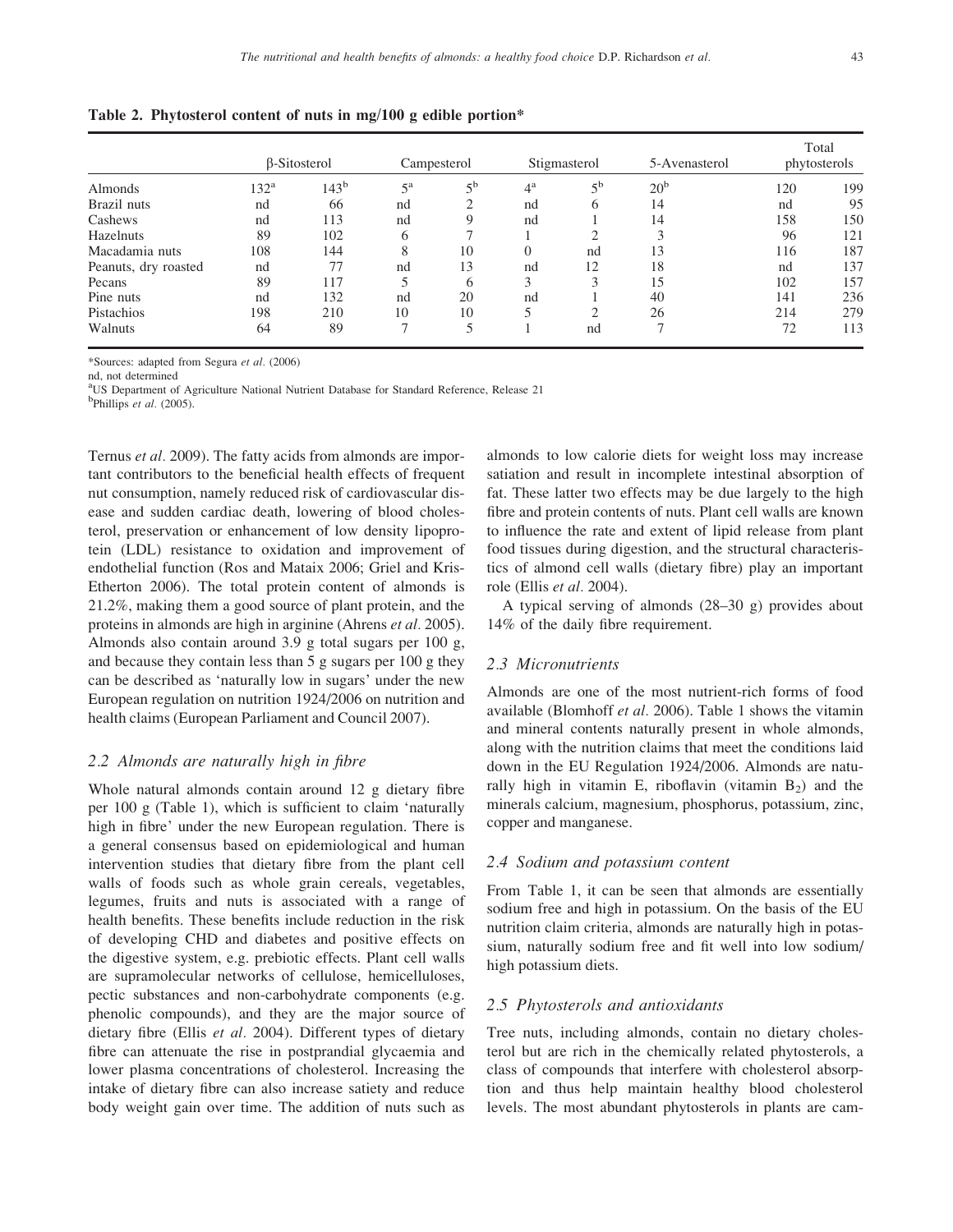pesterol, b-sitosterol, 5-avenasterol and stigmasterol. The phytosterol content of nuts is shown in Table 2. The cholesterol-lowering efficacy of nuts in human studies has often been higher than predicted on the basis of fatty acid exchange and the high content of MUFAs (Griel and Kris-Etherton 2006). Phytosterols in nuts may be responsible in part for this effect.

As well as the antioxidant vitamin E, several nuts are among those dietary plants with the highest contents of total antioxidants (Blomhoff et al. 2006). Dietary flavonoids are hypothesised to play a significant role as antioxidants in vivo, thereby reducing risk of chronic disease. However, their role has been challenged because of the observations that only very low amounts of flavonoids are achieved in plasma after consumption of flavonoid-rich foods. In this area of emerging science, in vitro and animal studies have indicated that flavonoids from almond skins are bioavailable and act synergistically with vitamins C and E to enhance LDL cholesterol resistance to oxidation (Chen et al. 2005). The potential effects of almond consumption on DNA damage and oxidative stress among cigarette smokers has also been studied (Jia et al. 2005). Research is now focusing on the complete characterisation and quantification of almond polyphenolics and antioxidants, on the antioxidant activity of almond seed extracts, on flavonoids from almond skins, and on the effects of almond skin polyphenols and quercetin on human LDLs and biomarkers of lipid peroxidation.

The unique combination of MUFAs, phytosterols and antioxidants, together with the high nutrient density of almonds with respect to vitamin E, folate, calcium, magnesium and potassium combined with low sodium, may all contribute to the health benefits observed in epidemiological studies and human trials.

# 3. Bioaccessibility of protein, lipid and vitamin E from almonds

Compared with other tree nuts, almonds are unusual for the large amounts of protein and vitamin  $E$  ( $\alpha$ -tocopherol) they contain. The main component of almonds is fat, and it has been observed in human volunteers that a significant proportion of lipid seems to be slowly digested and absorbed or remains completely undigested. The term 'bioaccessibility' is defined as the proportion of a nutrient that can be released from a complex food matrix and therefore becomes potentially available for absorption in the gastrointestinal tract (Ellis et al. 2004). The evaluation of the bioaccessibility of almond nutrients is an active area of research (Berry et al. 2008; Frecka et al. 2008; Mandalari et al. 2008a, 2008b; Cassady et al. 2009) because it may have implications for the management of overweight and obesity, as well as for reduced risk of cardiovascular disease. The effects of mastication on particle

size directly affects the bioaccessibility of lipid, protein and vitamin E (Mandalari et al. 2008a), and early studies indicate that prolonged chewing increases the number of fractured plant cells, thereby increasing the bioavailability of vitamin E and lipid. This decrease in the absorption of the fat energy from almonds could reduce their theoretical contribution to energy intake by around 7% (Mattes 2008). Moreover, the rate and extent of lipid bioaccessibility of almonds, which is primarily regulated by the integrity of the plant cell walls (dietary fibre) that encapsulate the lipids, play an important role in determining postprandial lipaemia (Berry et al. 2008). Results of in vitro studies and ileostomy digestibility studies have also demonstrated that the dietary fibre, lipid and protein present in almond tissue after duodenal digestion are available for fermentation in the colon by the gut microbiota (Mandalari et al. 2008b). Further studies have investigated the potential prebiotic effect of almond seeds by using a full model of the gastrointestinal tract, which simulates in vitro gastric and duodenal digestion. The resultant residues are used as substrates for the colonic model to assess their influence on the composition and metabolic activity of gut bacteria populations. Finely ground almonds significantly increased the populations of Bifidobacteria and Enterobacterium rectale, resulting in a higher prebiotic index (4.43) than was found for the commercial prebiotic fructooligosaccharide (4.08) after a 24 h incubation. The increase in numbers of E. rectale during this in vitro fermentation correlated with increased butyrate production. These initial results indicate that almond seeds exhibit the potential to be used as a source of prebiotics, and that more detailed studies should be performed on human volunteers.

Data from epidemiological studies and human trials indicate that incorporating nuts such as almonds into the diet does not compromise body weight owing not only to strong satiety properties and effects on resting energy expenditure, but also because of limited lipid bioaccessibility. In human studies, a significant increase in faecal energy loss has been demonstrated that accounts for about 5–15% of the energy content of almonds (Cassady et al. 2009). It is hypothesised that by three routes, namely satiety, promotion of energy expenditure and inefficient energy utilisation, moderate nut consumption does not pose a threat for weight gain (Mattes 2008; see Section 5).

# 4. Almond consumption and reduced risk of cardiovascular disease

#### 4.1 Observational studies

Epidemiological studies have been remarkably consistent in showing an association between nut consumption and a reduced risk of CHD (Sabaté and Ang 2009). The four major cohort studies (Fraser et al. 1992; Kushi et al.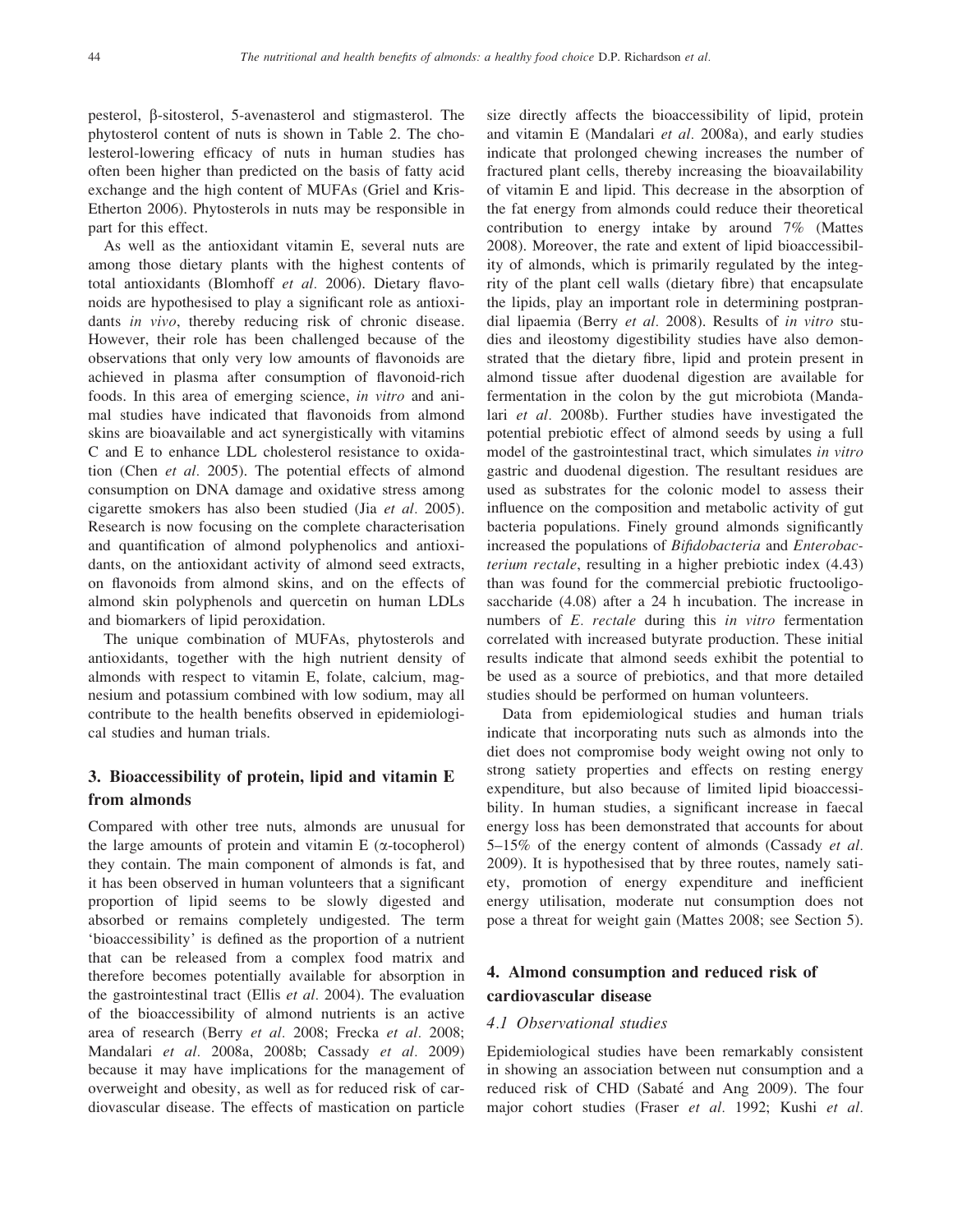1996; Hu et al. 1998; Albert et al. 2002) all show a clear dose-response gradient between nut consumption and reduced CHD risk. Taken together, these observational studies exhibited an average risk reduction of CHD mortality of 37% (relative risk  $(RR) = 0.63$ ; 95% confidence interval (CI): 0.51, 0.83) or an average of 8.3% reduction in risk of CHD death for each weekly serving of nuts (Kelly and Sabaté 2006). The beneficial effects of nut consumption are similar for different clinical outcomes: nonfatal myocardial infarction, fatal CHD, and sudden cardiac death. Collectively, these epidemiological findings provide strong evidence of the cardioprotective benefits of nut consumption (Sabaté and Ang 2009).

The low incidence of CHD in Mediterranean countries has been partly ascribed to dietary habits, and recent findings from large European cohort studies (Trichopolou et al. 2003; Knoops et al. 2004, 2006) suggest that a high degree of adherence to the traditional Mediterranean diet is associated with a reduction in mortality (Trichopolou and Lagiou 1997). Tree nuts such as almonds, hazelnuts and walnuts, which are common in the Mediterranean diet, have favourable fatty acid profiles and are a rich source of nutrients and other bioactive compounds, which may account in part for the observed beneficial effects on reduced risk of CHD. Estruch et al. (2006) reported the results of a randomised trial in Spain. Participants were assigned to a low fat diet ( $n = 257$ ) or to one of two Mediterranean diets. Those allocated to Mediterranean diets received nutrition education and either free virgin olive oil (1 L/week ( $n = 257$ )), or free nuts (15 g/day walnuts, 7.5 g/day hazelnuts and 7.5 g/day almonds, for 3 months ( $n = 258$ )). The completion rate was 99.6%. Compared with the low fat diet, the two Mediterranean diets supplemented with olive oil or nuts produced beneficial effects on cardiovascular risk factors, including blood glucose, systolic blood pressure and total cholesterol to high density lipoprotein (HDL) ratio (Estruch et al. 2006; Salas-Salvado et al. 2008a, 2008b). These authors concluded that a Mediterranean diet including nuts such as almonds could be a useful tool in managing individuals who are at high risk of cardiovascular disease. Similarly, a Mediterranean-style diet with a relatively higher intake of nuts and legumes and high in MUFA was found to improve glucose metabolism more than a typical Western diet (Due et al. 2008).

In conclusion, regular nut consumption reduces the risk of cardiovascular disease, an effect that has been observed in several populations and is independent of other lifestyle factors (Kris-Etherton 2001; Kelly and Sabaté 2006). Nut eaters typically eat less meat, have lower intakes of trans fatty acids and higher intakes of unsaturated fatty acids and fibre (Hu and Stampfer 1999; Ternus et al. 2009). These authors estimated that substituting 28 g of nuts for the equivalent energy from carbohydrate in an average diet was associated with a 30% reduction in CHD risk. They concluded that regular nut consumption can be recommended in the context of a healthy and balanced diet.

#### 4.2 Human intervention studies

Human studies involving mixed nuts have been conducted in six countries: Australia, Canada, Israel, India, New Zealand and the United States. The results showed significant reductions in plasma total cholesterol (7–25%) and plasma LDL cholesterol (10–33%). These studies have been reviewed by Ternus et al. (2009). Further evidence for the cardioprotective effects of nuts is provided by single-nut trials, including several studies using almonds.

Spiller et al. (1992) first reported that consumption of 100 g/day of almonds decreased plasma total cholesterol by 9% and plasma LDL cholesterol by 12% in 26 hypercholesterolaemic patients. Hyson et al. (2002) extended this observation in a trial of 22 healthy subjects by achieving reductions in plasma total cholesterol of 4% and plasma LDL cholesterol of 6% by replacing half their fat intake with 35 g of almond oil and 66 g of whole almonds (containing 35 g of fat). Jenkins et al. (2002) demonstrated a dose-response relationship with the addition of 28 g and 56 g of almonds daily to an isoenergetic diet, lowering plasma total cholesterol and plasma LDL cholesterol by 4.7 and 9.9%, respectively. These authors calculated that for each 7 g/day of almond intake, plasma LDL cholesterol is reduced by 1%. These results on almonds are consistent with those from mixed nut studies (Ternus et al. 2009). Recently, Phung et al. (2009) evaluated the influence of almonds on serum lipid profiles. On the basis of a metaanalysis, almond consumption ranging from 25 to 168 g/ day significantly lowered plasma total cholesterol and showed a strong trend toward reducing plasma LDL cholesterol. No significant effects on plasma HDL cholesterol, triglycerides or LDL: HDL ratios were found.

In conclusion, the consumption of around 28–30 g of natural (or roasted) almonds a day, roughly a handful, as part of a healthy diet low in saturated fat lowers plasma total cholesterol, thereby promoting heart health. This cholesterol-lowering effect is similar to that of other hearthealthy foods such as oats and soya. Furthermore, the combination of almonds with other cholesterol-lowering foods has been incorporated into the 'Portfolio Eating Plan' (Jenkins et al. 2003, 2005, 2006), with plasma LDL cholesterol reduction of 25–30%. In more recent research, a study was designed to answer the question of what happens when people follow the Portfolio Eating Plan in a real-world setting for 1 year (Jenkins et al. 2006). The diet included almonds, plant sterols, soy protein and viscous fibre along with lean meats and fish. After 1 year, male and female participants with elevated cholesterol levels experienced a statin-like effect, lowering their cholesterol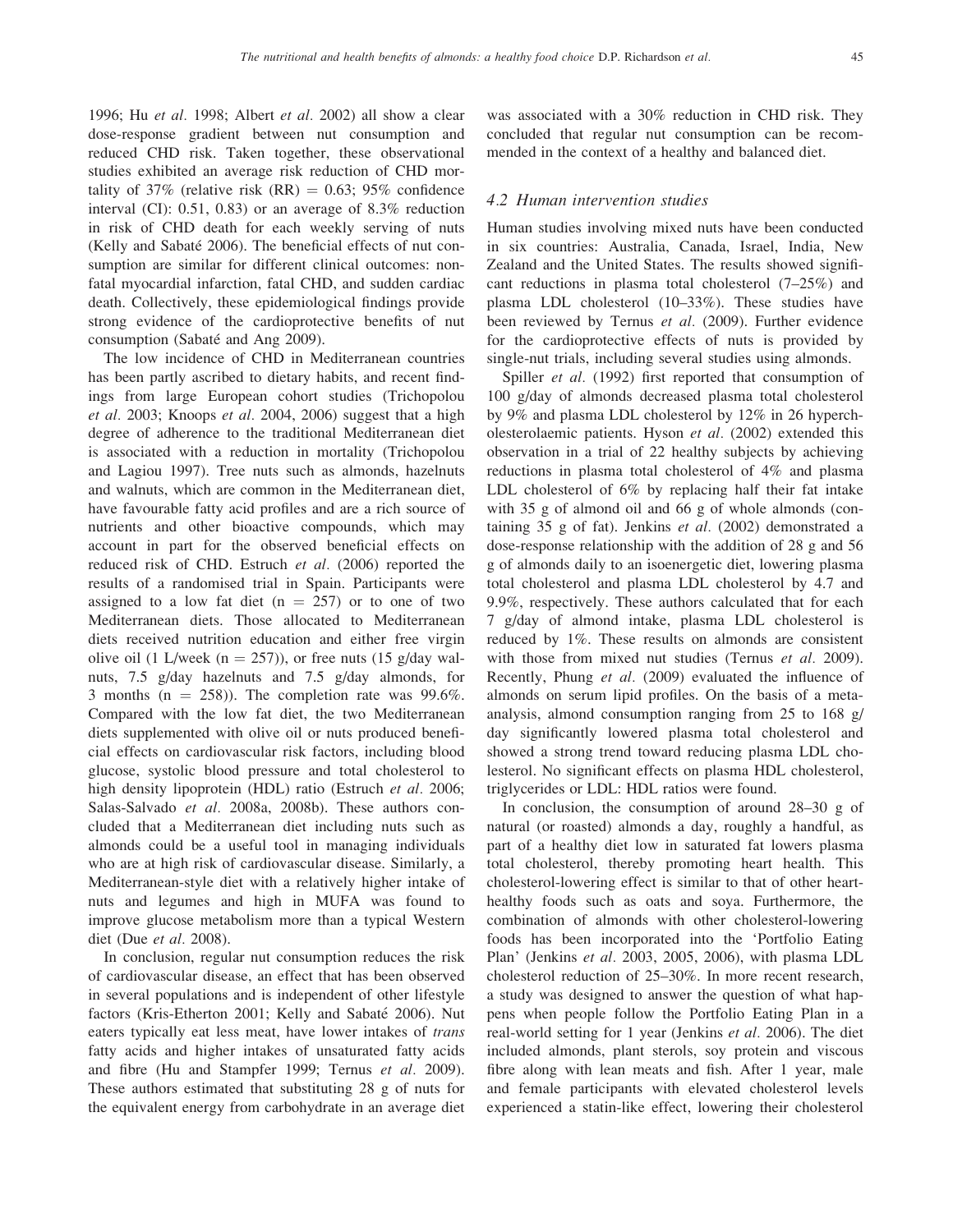by 20% or more. For those participants who followed the plan less strictly, their plasma LDL cholesterol level decreased by 15%. Berry et al. (2008) investigated the effects of lipid bioaccessibility on postprandial lipaemia. An elevated and prolonged postprandial lipaemic response is associated with an increased risk of CHD. In a randomised, crossover trial  $(n = 20$  men), the researchers manipulated lipid bioaccessibility using test meals containing structurally intact almond seed or extracted almond oil plus defatted almond seed flour, thus producing meals with a predicted low- and high-lipid bioaccessibility, respectively. As predicted, the low-lipid bioaccessibility meal resulted in a significantly attenuated lipaemic response compared with the high-lipid bioaccessibility meals. The author concluded that manipulation of lipid bioaccessibility of almond seeds significantly reduced the postprandial increase in plasma triacylglycerol.

# 5. Almonds, satiety, weight maintenance and type 2 diabetes

Epidemiological studies suggest that those who eat nuts frequently (five times a week) tend to have lower body mass indices (Garcia-Lorda et al. 2003; Bes-Rastrollo et al. 2007; Ternus et al. 2009). These observations led to research on almonds to understand potential mechanisms of weight loss and weight maintenance. Almonds are high in fibre and protein and have a low glycaemic index, all of which are dietary factors shown to increase satiety and suppress appetite (Holt et al. 1995).

In 2008, the energetics of nut consumption was reviewed by Mattes, and three potential mechanisms were proposed. The first focuses on the satiety value of nuts, and it is hypothesised that inclusion of nuts in the diet results in a spontaneous reduction of energy intake at other times of the day to offset a high proportion of the energy provided by the nuts. Second, it is postulated that nut consumption may increase energy expenditure and thereby dissipate a portion of the energy they provide. Third, it is suggested that the absorption of the energy from nuts is attenuated, thereby reducing their theoretical contribution to energy intake (as described in Section 3). Using almonds as a model, Hollis and Mattes (2007) attempted to quantify the energetics of nut consumption in a randomised crossover trial that included 20 healthy adult female subjects with a mean body mass index (BMI) of  $25.9 \pm 3.1$  kg/m<sup>2</sup>. Two 10 week test periods were separated by a three week washout period. During one arm of the study, 1440 kJ/day of almonds were provided with no dietary advice except that the day's allotment of almonds had to be consumed. A second arm differed only in that nuts were disallowed.

The results revealed the strong satiating effects of almonds, with 74% of the energy from almonds offset by

reduced energy intake from other sources. There was a significant increase in faecal energy loss, accounting for about 7% of the energy of almonds and a non-significant increase in daily energy expenditure that would account from about 14% of the energy of almonds. Accordingly, the findings showed minimal impact of almond consumption on body weight. These mechanisms help explain the results of epidemiological and clinical studies which suggest that moderate nut consumption does not pose a threat for weight gain. For example, a southern Californian study showed that adding a modest quantity of almonds (65 g) to the diet for six months resulted in no significant changes in body weight and an increase in the proportion of unsaturated fat in the diet for 81 subjects (Fraser et al. 2002). The authors reported that food displacement occurred after almond supplementation, and over 54–78% of extra calories from almonds were displaced by a decrease in intake of other less healthy foods in the habitual diet (Jaceldo-Siegl et al. 2004). In another almond study, which followed 65 overweight and obese individuals, Wien et al. (2003) showed that a moderate fat diet with almonds resulted in more weight loss than a low fat diet, even though the total number of calories in the sixmonth study period was the same for both groups. In addition, the almond group had a 50% greater reduction in waist circumference and a 62% greater reduction in fat mass than the low fat diet group.

Substituting almonds for other foods in the diet that are not as satiating is a potential strategy for weight loss and for weight maintenance. Almonds can replace less nutrient-dense foods in the diet, and eating more nutrientdense foods involves fewer calories to achieve nutrient requirements. Data concerning the long-term association between nut consumption and weight changes in a freeliving population are sparse. Bes-Rastrollo et al. (2009) carried out a prospective study of nut consumption, longterm weight change and obesity risk in women. Higher nut consumption was not associated with greater body weight gain during 8 years of follow-up in healthy middle aged women. Instead, it was associated with a slightly lower risk of weight gain and obesity. The authors concluded that the incorporation of nuts into habitual diets does not lead to greater weight gain and may contribute to weight control. With the steady increase in the incidence of obesity, it is becoming more important for scientists and health professionals to understand the role of nuts in body weight regulation and the related chronic diseases. Review of the available data suggests that adding nuts to habitual diets of free-living individuals does not cause weight gain. In fact, the evidence so far indicates that nuts have a tendency to lower body weight and fat mass (Rajaram and Sabaté 2006).

Evidence from epidemiological and human intervention studies is pointing towards a protective role for nuts, and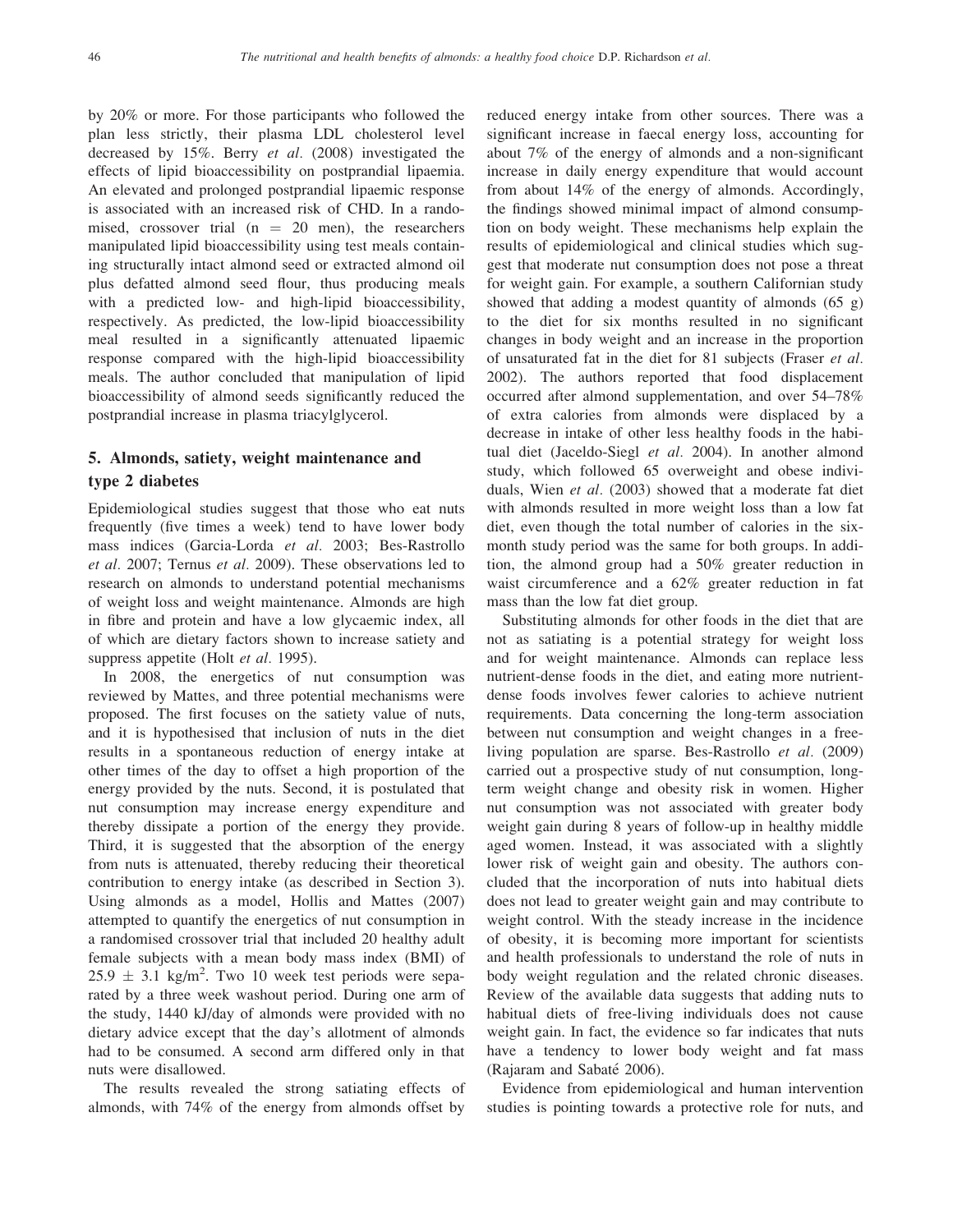almonds in particular, in improvements in glycaemic control, insulin sensitivity and reducing risk factors for diabetes (Rajaram and Sabaté 2006; Ternus et al. 2009). Although there is some evidence to suggest that almonds, and perhaps other nuts, may have a favourable effect on insulin sensitivity, more studies are needed to understand the possible mechanisms. Several studies have shown that risk of type 2 diabetes is lowered with higher intakes of dietary fibre and lower glycaemic loads. Jenkins and colleagues recently evaluated the ability of either mixed nuts or almonds to modulate glucose spikes that occur after consuming carbohydrate-rich foods that commonly raise blood sugar levels (Jenkins et al. 2006). The results showed that in healthy men and women, eating nuts with a carbohydrate-rich meal blunted the glycaemic and insulin response of the body to a significant degree (Jenkins et al. 2006, 2007; Ternus et al. 2009). In conclusion, the research findings look sufficiently promising to be able to continue to promote the inclusion of nuts and almonds as part of a healthy diet.

# 6. Food allergy: potential risks of nuts and tree nuts

Consumption of nuts and tree nuts including almonds has been proven to be a healthy dietary habit. However, they can also induce IgE-mediated adverse allergic reactions in susceptible individuals (Chen et al. 2006). Food allergy is estimated to affect around 1–2% of individuals over the first decade of life, and nuts can cause anaphylactic reactions and fatalities. Allergy to almonds resembles that for other tree nuts. Methods have been developed for the identification and detection of amandin, the major almond storage protein (Sathe et al. 2002). The IgE-binding activity of almond proteins is reduced with typical heat processing treatments applied to almonds, such as blanching and roasting (Venkatachalam *et al.* 2002).

Clear allergen labelling of food products containing nuts and other potentially allergenic foods is required under European food labelling legislation, and increasing efforts are being made to help educate people living with these allergies and their families on how to recognise early symptoms of an allergic reaction and how to treat anaphylaxis promptly.

#### 7. Almonds in the diet

Owing to the increasing evidence of beneficial health effects, nuts such as almonds are now intrinsic to dietary guidelines in several countries. However, there are very few data on their intake profiles and the qualitative and quantitative differences in their consumption patterns within and between populations and geographic regions. The data from European Prospective Investigation into Cancer and Nutrition (EPIC), a cohort study of 520 000 subjects from 23 centres in ten countries of western Europe, provides information on consumption patterns and typical portion sizes (Jenab et al. 2006; Frecka et al. 2008). The most commonly consumed nuts were walnuts, almonds and hazelnuts and there was a clear northern to southern gradient of intake. In Sweden, mean intake was 0.15 g/day, with an average portion size of 15.1 g/day, whereas in Spain mean intake was 2.99 g/day, with an average portion size of 34.7 g/day. Average daily portion size for almonds was typically around 20 g. Clearly, cultural trends in southern Europe resemble the Mediterranean-style diet, and the intake patterns are only a 24 h snapshot of nut intake. Interestingly, in the United Kingdom there was a health-conscious sub-section of the population that had higher intakes of nuts. The average portion size of almonds in this health-conscious cohort was 26.1 g/day compared with 10.2 g/day in the general population.

There are many social, demographic, economic and lifestyle changes that determine our nutritional status, and for a variety of reasons many people are not achieving the recommended daily amount (RDA) or even the lower reference nutrient intake (LNRI) for specific, essential micronutrients (SACN 2008). As such, there is a gap between the ideal balanced diet and the reality of what people actually eat on a daily basis. For individuals at all stages of life where food selections may compromise optimal nutrition, encouragement to eat a healthier diet could easily incorporate the greater use of nuts like almonds. For example, in the United Kingdom, populations at risk include women of childbearing age, children aged 18 and under, the elderly, people trying to lose weight, those on restricted diets, socio-economically underprivileged groups, alcoholics and smokers (SACN 2008). Health professionals and policy makers currently focus on the fat, sugar and sodium contents of the diet. Much more attention needs to be paid to the nutrient density of the whole diet and to the special needs of vulnerable groups in society.

#### 8. Conclusions and recommendations

Almonds provide a nutrient-dense source of vitamin E, riboflavin, manganese, magnesium, calcium, phosphorus, potassium, copper, iron and zinc as well as protein, dietary fibre and MUFA. Almonds also provide an excellent source of bioavailable  $\alpha$ -tocopherol (vitamin E), and increasing their intake enhances the resistance of LDL cholesterol to oxidation (Chen *et al.* 2006). In addition, the polyphenolic constituents of whole almonds have been characterised and found to possess antioxidant action (Amarowicz et al. 2005; Chen et al. 2005, 2007; Chen and Blumberg 2008).

Nuts such as almonds are considered to be an important component of a healthy diet, and increased consumption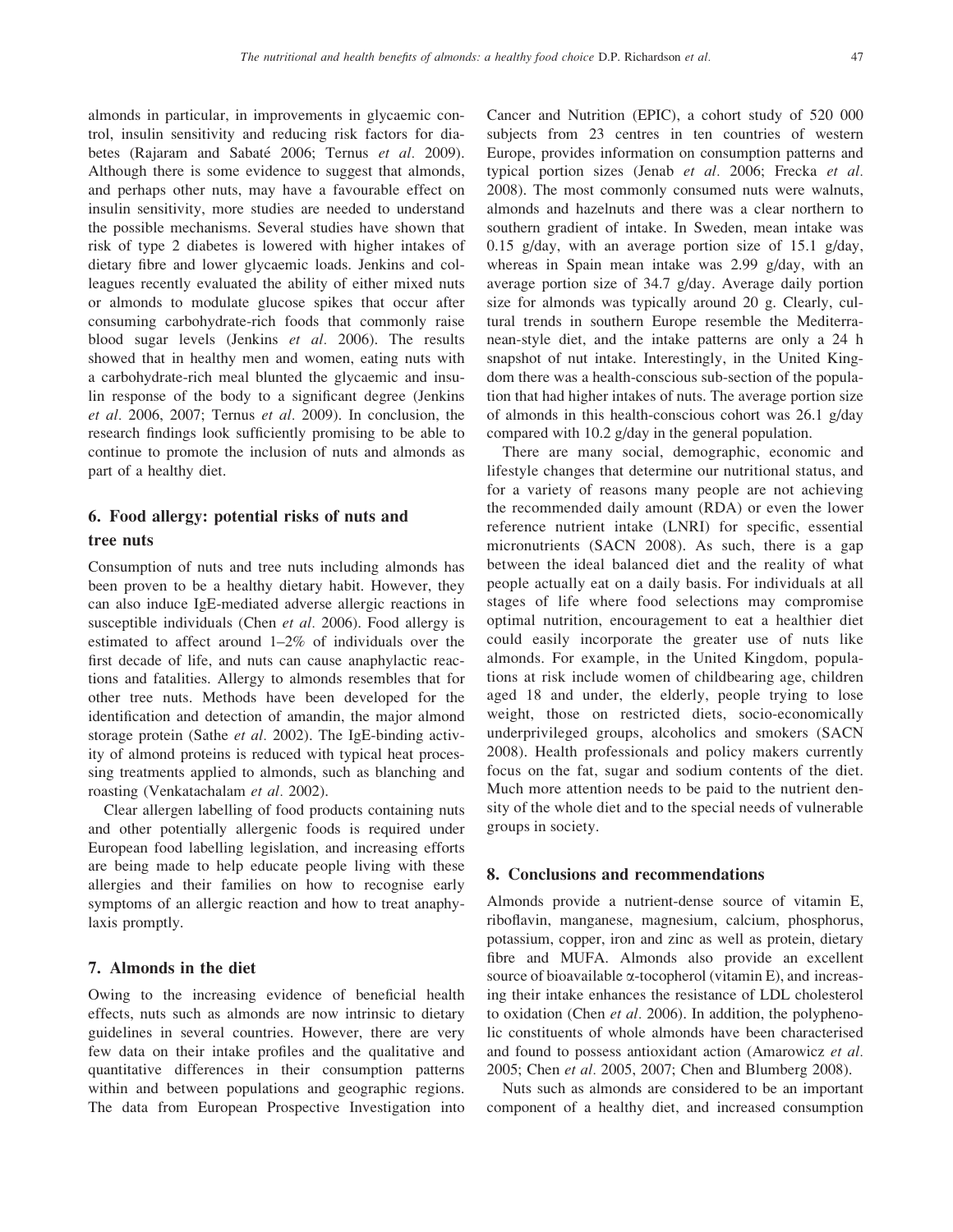has the potential to improve public health, especially if they replace foods that are high in saturated fatty acids, sugars and salt, or those lacking in vitamins, minerals and phytoprotective constituents.

It is clear from this review that almonds bring significant benefits regarding the lowering of blood cholesterol and the health of the cardiovascular system, particularly when eaten as part of a diet low in saturated fat. Researchers have found an increasing effect on cholesterol levels as almond consumption increases (Sabaté et al. 2003), and it has been shown that almonds can be part of an effective cholesterol-lowering diet (Jenkins et al. 2006). The strong body of evidence on the benefits of consuming almonds was a factor in the approval of the nut qualified health claim by the US Food and Drug Administration (2003), which states, ''Scientific evidence suggests but does not prove that eating 1.5 ounces per day of most nuts, such as almonds, as part of a diet low in saturated fat may reduce the risk of heart disease''.

As interest in incorporating almonds into the habitual diet grows, it is important that consumers understand how to include them in a healthy diet without promoting weight gain. Nuts, as a food category, are high-fat, energy-dense foods and can therefore contribute to positive energy balance. However, evidence is accumulating from epidemiological studies, which indicates that nut consumption is not associated with higher body weight and that habitual nut consumers have a lower body mass index than non-consumers. Similarly, human intervention trials indicate that the inclusion of nuts in the diet leads to little or no weight gain (Mattes et al. 2007).

A key area of research is the identification of foods and food constituents that can help contribute to healthy weight maintenance or weight loss using foods such as almonds that have a low glycaemic index, high-protein and high-fibre contents and that require mastication. Almonds appear to possess three properties that could be exploited to facilitate weight control and weight loss, namely enhancement of satiety, decreased efficiency of energy absorption and augmentation of energy expenditure (Mattes 2009). Chewing of almonds may also play a more complex role in the digestion process, impacting on nutrient absorption and endocrine responses influencing satiety. Further research is also required to gain better understanding of the role that bioavailability and bioaccessibility of almond constituents, and the synergy between them, play in their associated health outcomes. The importance of mastication in the context of weight management and suppression of hunger also needs further investigation.

Very few data exist on profiles of nut intake and the qualitative and quantitative differences in their consumption patterns within and between populations and geographic regions. More research is needed into the intake of nuts and disease risk to underpin development of food policies and intake recommendations for this important food group.

From a public health point of view, this review has shown that nuts such as almonds, in the context of a healthy, balanced diet can help reduce the risk of CHD, help to mitigate weight gain and help avoid the risk of overweight and development of obesity. It is important to stress that nutrition messages aimed at the general population should clearly indicate that nuts should replace the consumption of other foods and snacks that are energydense, high in saturated fats, sugars and salt, and low in essential nutrients. Consumers should also be made aware of the need to maintain overall energy balance.

In a nutshell, almonds offer a nutritious contribution to the habitual diet, with potentially beneficial effects on cardiovascular health without weight gain, making them a natural healthy food choice.

#### 9. Acknowledgements

This article was supported by the Almond Board of California. The authors would like to express their thanks to Gary Foster (Professor of Medicine and Public Health, Director of the Centre for Obesity Research and Education, Temple University, 3223 N. Broad Street, Suite 175, Philadelphia, PA 19140, USA), Susan Jebb (Medical Research Council Human Nutrition Research, Elsie Widdowson Laboratory, 120 Fulbourn Road, Cambridge CB1 9NL, UK) and Richard D. Mattes (Purdue University, Department of Foods and Nutrition, 700 W. State Street, West Lafayette, IN 47907-2059, USA) for their helpful comments and suggestions.

#### 10. References

- Ahrens, S., Venkatachalam, M., Mistry, A. M., Lapsley, K. and Sathe, S. K. 2005. Almond (Prunus dulcis L.) protein quality. Plant Foods in Human Nutrition 60: 123-128.
- Albert, C. M., Gaziano, J., Willett, W. C. and Manson, J. E. 2002. Nut consumption and decreased risk of sudden cardiac death in the Physicians' Health Study. Archives of Internal Medicine 162: 1382-1387.
- Amarowicz, R., Agnieszka, T., Troszynska, F. and Shahidi, F. 2005. Antioxidant activity of almond seed extract and its fractions. Journal of Food Lipids 12: 344-358.
- Berry, S. E. E., Tydeman, E. A., Lewis, H. B., Phalora, R., Rosborough, J., Picout, D. R. and Ellis, P. R. 2008. Manipulation of lipid bioaccessibility of almond seeds influences postprandial lipemia in healthy human subjects. American Journal of Clinical Nutrition 88: 922-929.
- Bes-Rastrollo, M., Sabaté, J., Gómez-Gracia, E., Alonso, A., Martínez, J. A. and Martínez-González, M. A. 2007. Nut consumption and weight gain in a Mediterranean cohort: the SUN study. Obesity 15: 107-116.
- Bes-Rastrollo, M., Wedik, N. M., Martinez-Gonzalez, M. A., Li, T. Y., Sampson, L. and Hu, F. B. 2009. Prospective study of nut consumption, long-term weight change, and obesity risk in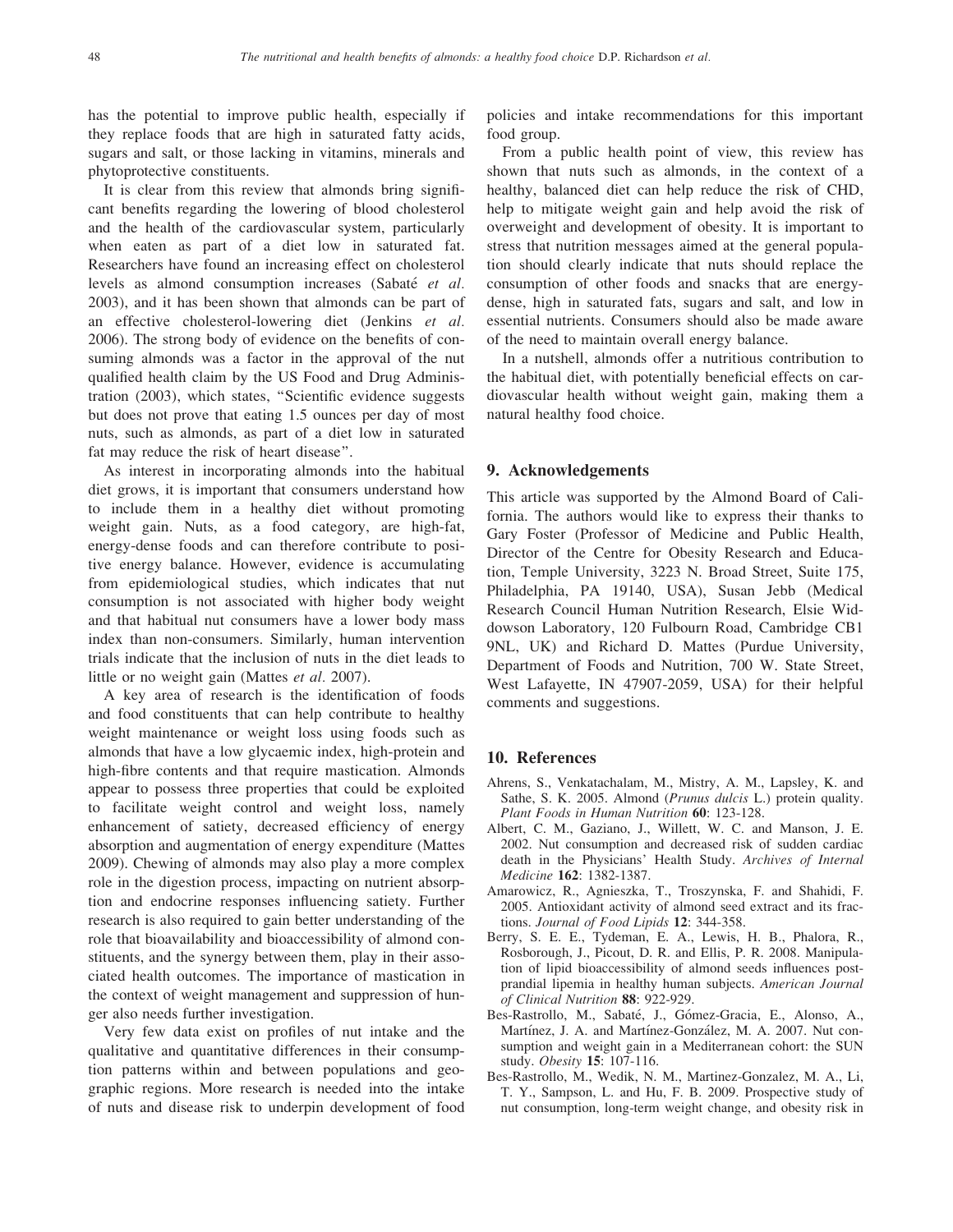women. American Journal of Clinical Nutrition 89: 1-7.

- Blomhoff, R., Carlsen, M. H., Andersen, L. F. and Jacobs, D. R. Jr. 2006. Health benefits of nuts: potential role of antioxidants. British Journal of Nutrition 96: S52-S60.
- Cassady, B. A., Hollis, J. H., Fulford, A. D., Considine, R. V. and Mattes, R. D. 2009. Mastication of almonds: effects of lipid bioaccessibility, appetite and hormone response. American Journal of Clinical Nutrition 62: 1231-1238.
- Chen, C.-Y., Lapsley, K. and Blumberg, J. 2006. A nutrition and health perspective on almonds. Journal of the Science of Food and Agriculture 86: 2245-2250.
- Chen, C.-Y., Milbury, P. E., Lapsley, K. and Blumberg, J. B. 2005. Flavonoids from almond skins are bioavailable and act synergistically with vitamins C and E to enhance hamster and human LDL metabolism to oxidation. Journal of Nutrition 135: 1366-1373.
- Chen, C.-Y. O. and Blumberg, J. B. 2008. In vitro activity of almond skin polyphenols for scavenging free radicals and inducing quinine reductase. Journal of Agricultural and Food Chemistry 56: 4427-4434.
- Chen, C.-Y. O., Milbury, P. E., Chung, S.-K. and Blumbert, J. 2007. Effect of almond skin polyphenols and quercetin on human LDL and apolipoprotein B-100 oxidation and conformation. Journal of Nutritional Biochemistry 18: 785-794.
- Due, A., Larsen, T. M., Hermansen, K., Stender, S., Holst, J. J., Toubro, S., Martinussen, T. and Astrup, A. 2008. Comparison of the effects on insulin resistance and glucose tolerance of 6-mo high-monounsaturated-fat, low-fat and control diets. American Journal of Clinical Nutrition 87: 855-862.
- Ellis, P. R., Kendall, C. W. C., Ron, Y., Parker, C., Pacy, J. F., Waldron, K. W. and Jenkins, D. J. 2004. Role of cell walls in the bioaccessibility of lipids in almond seeds. American Journal of Clinical Nutrition 80: 604-613.
- Estruch, R., Martinez-Gonzalez, A. M., Corella, D., Salas-Salvado, J. et al. 2006. Effects of a Mediterranean-style diet on cardiovascular risk factors. Annals of Internal Medicine 145: 1-11.
- European Parliament and Council. 2007. Corrigendum to Regulation (EC) No. 1924/2006 of the European Parliament and of the Council of 20th December 2006 on nutrition and health claims made on foods. Official Journal of the European Union: L404 30 December 2006, published 18 January 2007.
- Fraser, G. E., Bennett, H. W., Jaceldo, K. B. and Sabaté, J. 2002. Effect on bodyweight of a free 76 kilojoule (320 calorie) daily supplement of almonds for six months. Journal of the American College of Nutrition 21: 275-283.
- Fraser, G. E., Sabaté, J., Beeson, W. L. and Strachan, M. A. 1992. A possible protective effect of nut consumption on risk of coronary heart disease. Archives of Internal Medicine 152: 1416-1424.
- Frecka, J. M., Hollis, J. H. and Mattes, R. D. 2008. Effects of appetite, BMI, food form and flavour on mastication: almonds as a test food. European Journal of Clinical Nutrition 62: 1231-1238.
- García-Lorda, P., Megius Rangil, I. and Salas-Salvadó, J. 2003. Nut consumption, bodyweight and insulin resistance. European Journal of Clinical Nutrition 57: 8S-11S.
- Gradziel, T.M. 2009. Almond (Prunus dulcis) breeding. In: Jain, S.M. and Priyadarshan, P.M., editors. Breeding plantation tree crops: temperate species: 1-31. Springer Science + Business Media, LLC.
- Griel, A. E. and Kris-Etherton, P. M. 2006. Nuts: source of energy and macronutrients. British Journal of Nutrition 96: S29-S35.
- Hollis, J. and Mattes, R. 2007. Effect of chronic consumption of almonds on bodyweight in healthy humans. British Journal of Nutrition 98: 651-656.
- Holt, S. H., Miller, J. C., Petocz, P. and Farmakalidis, E. 1995. A satiety index of common foods. European Journal of Clinical Nutrition 49: 675-690.
- Hu, F. B. and Stamfer, M. J. 1999. Nut consumption and risk of coronary heart disease: a review of epidemiological evidence. Current Atherosclerosis Reports 1: 204-209.
- Hu, F. B., Stampfer, M. J., Manson, J. E. et al. 1998. Frequent nut consumption and risk of coronary heart disease in women: prospective cohort study. British Medical Journal 317: 1341-1315.
- Hyson, D. A., Schneeman, B. O. and Davis, P. A. 2002. Almonds and almond oil have similar effects on plasma lipids and LDL oxidation in healthy men and women. Journal of Nutrition 132: 703-707.
- Jaceldo-Siegl, K., Sabaté, J., Rajaram, S. and Fraser, G. E. 2004. Long term almond supplementation without advice on food replacement induces favourable nutrient modification to the habitual diets of free-living individuals. British Journal of Nutrition 92: 533-540.
- Jenab, M., Sabaté, J., Slimani, N., Ferrari, P., Mazuir, M., Casagrande, C. et al. 2006. Consumption and portion sizes of tree nuts, peanuts and seeds in the European Prospective Investigation into Cancer and Nutrition (EPIC) cohorts from 10 European countries. British Journal of Nutrition 96 (Suppl. 2): S12-S23. Erratum in British Journal of Nutrition 2008, 99: 447-448.
- Jenkins, D. J., Kendall, C. W., Josse, A. R., Salvatore, S., Brighenti, F., Augustin, L. S., Ellis, P. R., Vidgen, E. and Rao, A. V. 2006. Almonds decrease postprandial glycemia, insulinemia and oxidative damage in healthy individuals. Journal of Nutrition 136: 2987-2992.
- Jenkins, D. J., Kendall, C. W., Marchie, A., Parker, T. L., Connelly, P. W. et al. 2002. Dose response of almonds on coronary heart disease risk factors: blood lipids, oxidised low density lipoproteins, lipoprotein (a), homocysteine and pulmonary nitric oxide: a randomised, controlled, cross-over trial. Circulation 106: 1327-1332.
- Jenkins, D. J., Kendall, C. W., Marchie, A., Faulkner, D. A., Vidgen, E., Lapsley, K. G. *et al.* 2003. The effect of combining plant sterols, soy protein, viscous fibres and almonds in treating hypercholesterolemia. Metabolism 52: 1478-1483.
- Jenkins, D. J., Kendall, C. W., Marchie, A., Faulkner, D. A., Wong, J. M., de Souza, R. et al. 2005. Direct comparison of a dietary portfolio of cholesterol-lowering foods with a statin in hypercholesterolemic participants. American Journal of Clinical Nutrition 81: 380-387.
- Jia, X., Li, N., Zhang, W., Zhang, X., Lapsley, K., Huang, G., Blumberg, J., Ma, G. and Chen, J. 2006. A pilot study on the effects of almond consumption on DNA damage and oxidative stress in smokers. Nutrition and Cancer 54: 179-183.
- Kelly, J. H. and Sabaté, J. 2006. Nuts and coronary heart disease: an epidemiological perspective. British Medical Journal 96: S61-S67.
- Knoops, K. T., de Groot, L. C., Krombout, D., Perrin, A. E. et al. 2004. Mediterranean diet, lifestyle factors and 10-year mortality in elderly European men and women: the HALE project. Journal of the American Medical Association 292: 1433- 1439.
- Knoops, K. T., Groot, L. C., Fidanza, F., Alberti-Fidanza, A., Kromhout, D. and van Staveren, W. A. 2006. Comparison of three different dietary scores in relation to 10-year mortality in elderly European subjects: the HALE project. European Journal of Clinical Nutrition 60: 746-755.
- Kris-Etherton, P. M., Zhao, G., Binkoski, A. E., Coval, S. M. and Etherton, T. D. 2001. The effects of nuts on coronary heart disease risk. Nutrition Reviews **59**: 103-111.